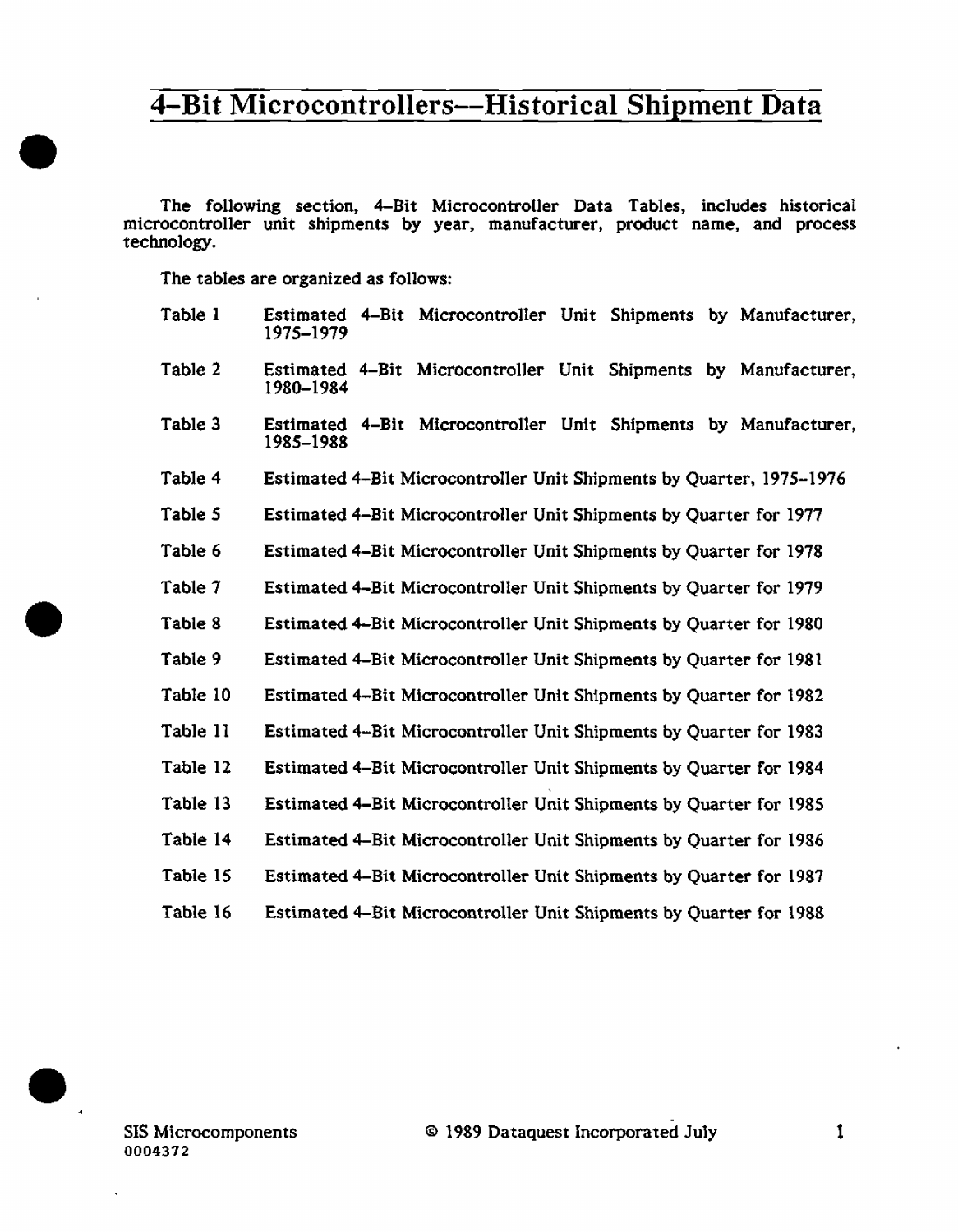# Table 1

 $\bar{1}$ 

#### Estimated 4-Bit Microcontroller Unit Shipments by Manufacturer 1975-1979 (Thousands of Units)

|                  | Product        | Process | 1975  | 1976        | 1977  | 1978   | 1979   |
|------------------|----------------|---------|-------|-------------|-------|--------|--------|
| Gould/AMI        | S2000          | N       | o     | 0           | o     | 29     | 1,425  |
| Hitachi          | $IMCS-40$      | P/N/C   | 0     | Ð           | ٥     | 410    | 655    |
| Matsushita       | MN1400         | P/N/C   | 0     | 0           | 0     | ٥      | 4,400  |
| Motorola         | 141000         | c       | 0     | $\mathbf 0$ | o     | 20     | 285    |
| National         | <b>COPS</b>    | N/C     | 0     | 0           | 0     | 2,325  | 5,600  |
| NEC              | $ucOM-4$       | P/C     | 0     | 0           | o     | 1,500  | 7,800  |
| Rockwell         | $PPS-4$        | P/N     | 450   | 450         | 575   | 2,275  | 3,900  |
| Sharp            | $SM-3$         | P       | 0     | 0           | 0     | 0      | 360    |
| TI               | <b>TMS1000</b> | P/C     | $-50$ | 310         | 2.825 | 9.400  | 26,100 |
| Total 4-Bit MCUs |                |         | 500   | 760         | 3,400 | 15,959 | 50,525 |

Source: Dataquest July 1989 •

•

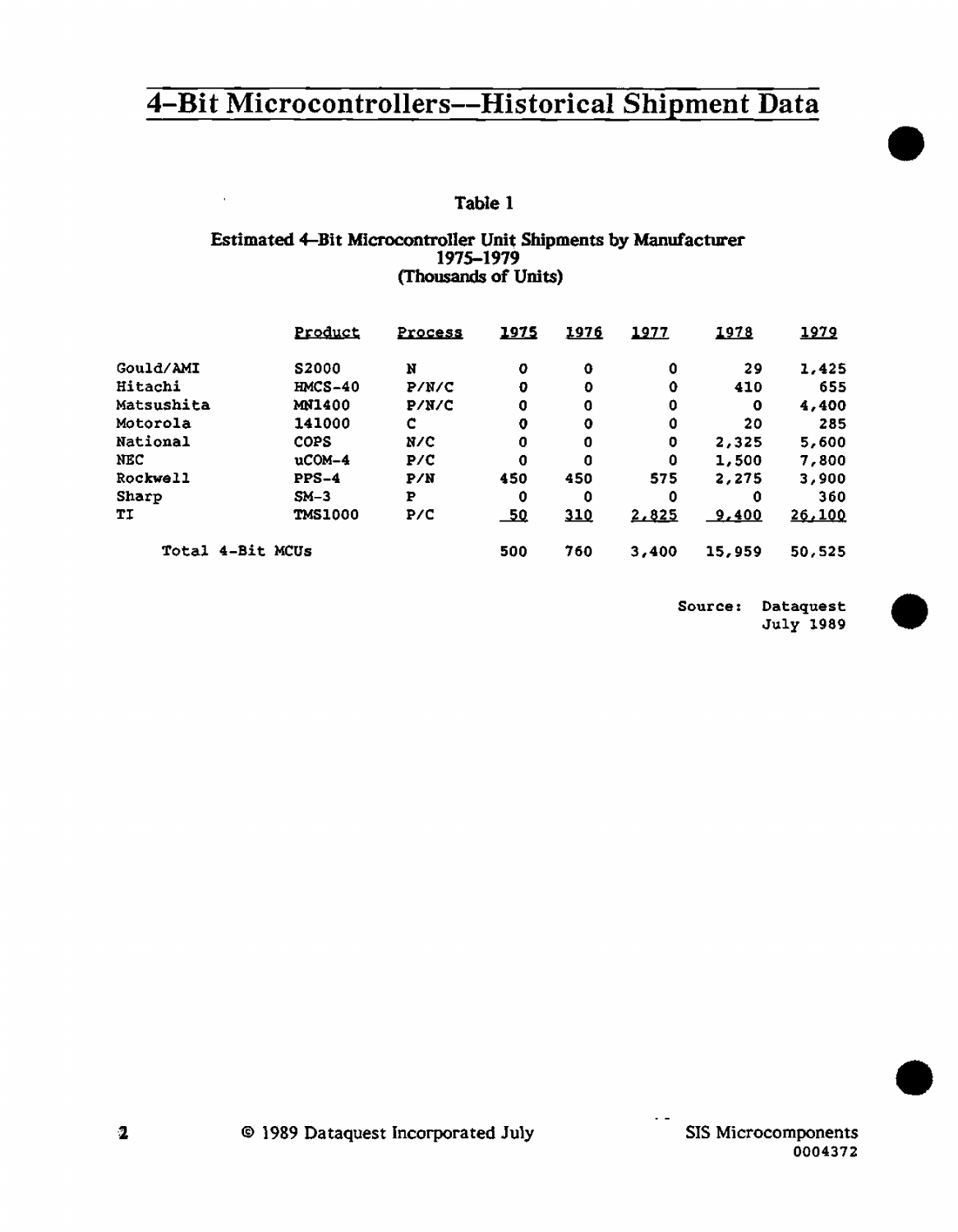### Table 2

#### Estimated 4-Bit Microcontroller Unit Shipments by Manufacturer 1980-1984 (Thousands of Units)

|                  | Product        | <b>Process</b> | 1980   | 1981    | 1982    | 1983    | 1984        |
|------------------|----------------|----------------|--------|---------|---------|---------|-------------|
| Eurotechnique    | <b>COPS</b>    | N/C            | 0      | 0       | 190     | 840     | o           |
| Fujitsu          | <b>MB884X</b>  | N              | 0      | 9,200   | 9,900   | 7,500   | 6,100       |
|                  | <b>MB885X</b>  | c              | 185    | 2,050   | 3,150   | 3,110   | 2,720       |
| Gould/AMI        | <b>S2000</b>   | N              | 1,120  | 390     | 566     | 115     | $\mathbf 0$ |
| Hitachi          | <b>HMCS-40</b> | P/N/C          | 1,425  | 19,000  | 20,600  | 20,600  | 22,400      |
| Matsushita       | MN1400         | P/N/C          | 10,300 | 11,250  | 14,580  | 18,420  | 20,400      |
|                  | <b>MN1500</b>  | N              | 20     | 1,250   | 1,620   | 6,360   | 8,600       |
| Motorola         | 141000         | c              | 240    | 149     | 112     | 130     | 80          |
| National         | <b>COPS</b>    | N/C            | 11,500 | 11,500  | 16,200  | 21,000  | 26,700      |
| <b>NEC</b>       | $ucOM-4$       | P/C            | 14,800 | 19,800  | 25,700  | 21,000  | 16,930      |
|                  | uPD75XX        | C.             | 0      | 3,200   | 8,000   | 15,100  | 31,500      |
| Oki              | Series-40      | c              | 90     | 550     | 2,450   | 5,480   | 6,400       |
| Rockwell         | $PPS-4$        | P/N            | 5,800  | 2,500   | 1,675   | 1,800   | 2,135       |
| SGS-Thomson      | <b>COPS</b>    | N              | 0      | o       | 0       | 0       | 2,790       |
| Sharp            | $SM-3$         | P              | 600    | 920     | 990     | 840     | 800         |
|                  | $SM-4$         | ¢              | 1,200  | 1,600   | 1,950   | 1,750   | 1,840       |
|                  | $SM-5$         | $\mathbf c$    | 4,800  | 10,690  | 9,400   | 10,350  | 12,190      |
| TÏ               | <b>TMS1000</b> | P/C            | 44,000 | 39,500  | 26,000  | 11,900  | 8,300       |
| Toshiba          | T-Series       | c              | 0      | 0       | 8,300   | 9,800   | 6,000       |
|                  | <b>TLCS-43</b> | N              | 0      | o       | 3,300   | 9,200   | 8,000       |
|                  | <b>TLCS-46</b> | $\mathbf C$    | ٥      | o       | 2,900   | 3,580   | 3,250       |
|                  | <b>TLCS-47</b> | N              | n      | Đ       | 600     | 3,070   | 6,300       |
| Total 4-Bit MCUs |                |                | 96,080 | 133,549 | 158,183 | 171,945 | 193,435     |

Source: Dataquest **July 1989** 

 $\overline{\mathbf{3}}$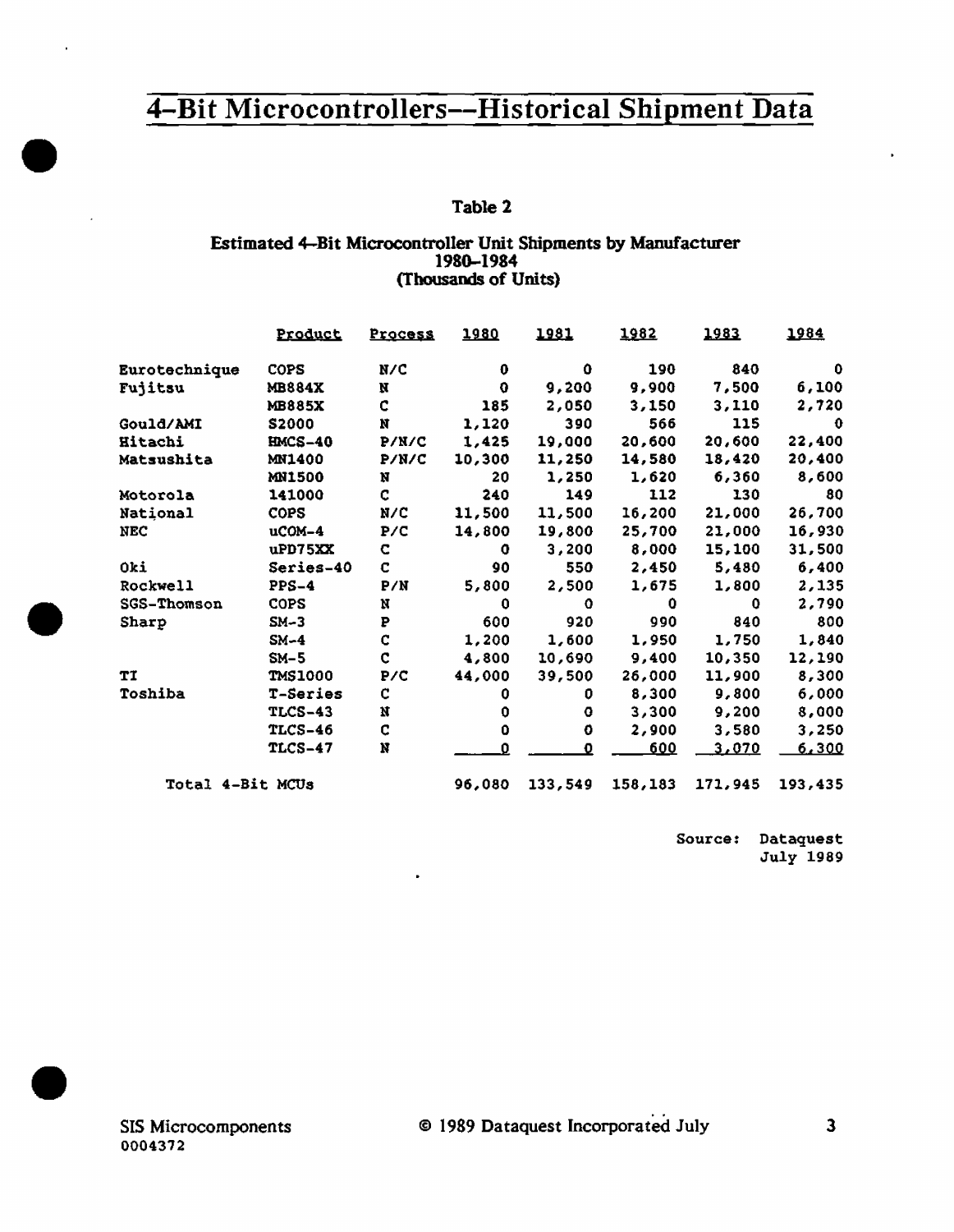Table 3

#### Estimated 4-Bit Microcontroller Unit Shipments by Manufacturer 1985-1988 (Thousands of Units)

|                 | Product                           | <u>Process</u> | 1985      | 1986        | 1987    | 1988        |
|-----------------|-----------------------------------|----------------|-----------|-------------|---------|-------------|
| Fujitsu         | MB882XX                           | c              | 0         | 0           | 760     | 1,400       |
|                 | MB8840X                           | N              | 0         | 0           | 1,843   | 1,910       |
|                 | MB884X                            | N              | 5,634     | 6,580       | 7,160   | 6,840       |
|                 | MB8850X                           | $\mathbf C$    | 0         | 0           | 485     | 3,500       |
|                 | <b>MB885X</b>                     | $\overline{C}$ | 2,156     | 3,425       | 3,742   | 3,990       |
| Hitachi         | <b>HMCS-40</b>                    | P/N/C          | 22,352    | 21,919      | 25,900  | 21,500      |
|                 | <b>HMCS-400</b>                   | C              | N/A       | $N/\lambda$ | 32,100  | 26,500      |
| Matsushita      | MN1400                            | P/N/C          | 20,600    | 17,420      | 11,875  | 8,400       |
|                 | <b>MN1500</b>                     | N              | 11,300    | 27,680      | 42,090  | 49,580      |
|                 | <b>MN1700</b>                     | C              | 0         | 0           | 2,085   | 4,700       |
| Mitsubishi      | M5043X/44X                        | Ċ              | 0         | 0           | 13,995  | 13,200      |
|                 | M5046X/56X                        | C              | o         | 0           | 13,105  | 19,800      |
|                 | M5072/76                          | C              | 0         | 0           | 15,054  | 14,100      |
|                 | M509X                             | Ċ              | 0         | 0           | 2,056   | 6,430       |
|                 | M50XXX                            | $\mathbf c$    | 0         | 27,844      | o       | $N/\lambda$ |
| Motorola        | 141000                            | $\mathbf c$    | 4         | 0           | O       | 0           |
| National        | <b>COPS</b>                       | N/C            | 23,500    | 31,273      | 31,970  | 30,450      |
| <b>NEC</b>      | uCOM-4                            | P/C            | 9,920     | 5,700       | 3,680   | 6,450       |
|                 | uCOM75X                           | N/C            | 0         | 3,900       | 16,810  | 17,850      |
|                 | uPD75XX                           | C              | 31,590    | 41,920      | 47,670  | 63,600      |
| Oki             | Series-40                         | ¢              | 6,614     | 7,217       | 6,689   | 7,580       |
| <b>Rockwell</b> | $PPS-4$                           | P/N            | 1,400     | 1,160       | 790     | 325         |
| SGS-Thomson     | <b>COPS</b>                       | N              | 5,242     | 6,330       | 7,515   | 8,850       |
| Sharp           | SM-Series*                        | c              | 10,370    | 9,140       | 9,510   | 21,750      |
| <b>TT</b>       | <b>TMS1000</b>                    | P/C            | 3,900     | 16,025      | 13,400  | 7,800       |
| Toshiba         | T-Series                          | C              | 5,580     | 4,600       | 6,265   | 14,050      |
|                 | <b>TLCS-42</b>                    | N/C            | 1,250     | 3,850       | 4,060   | 4,650       |
|                 | <b>TLCS-43</b>                    | N              | 5,672     | 2,600       | 2,209   | 4,650       |
|                 | <b>TLCS-46</b>                    | $\mathbf C$    | 2,198     | 400         | 202     | 480         |
|                 | <b>TLCS-47</b>                    | N              | 7,756     | 7,200       | 5,935   | 9,890       |
|                 | <b>TLCS-47</b>                    | $\mathbf C$    | 0         | 15,300      | 17,497  | 32,250      |
|                 | <b>TLCS-470</b>                   | $\mathbf C$    | 0         | 400         | 1,360   | 100         |
| Others**        | Unspecified                       | C              | $\bullet$ | 10,000      | 44,520  | 88,500      |
|                 | Total 4-Bit MCUs                  |                |           | 271,883     | 392,332 | 501,075     |
|                 | *Sharp SM-Series totaled in 1985. |                |           |             |         |             |

\*\*Dataquest estimate for companies not surveyed (i.e., Ricoh, Sanyo, Sony).  $N/A = Not Available$ 

> Source: Dataquest July 1989

© 1989 Dataquest Incorporated July

 $\mathbb{R}^{\mathbb{Z}^{\times}}$  SIS Microcomponents 0004372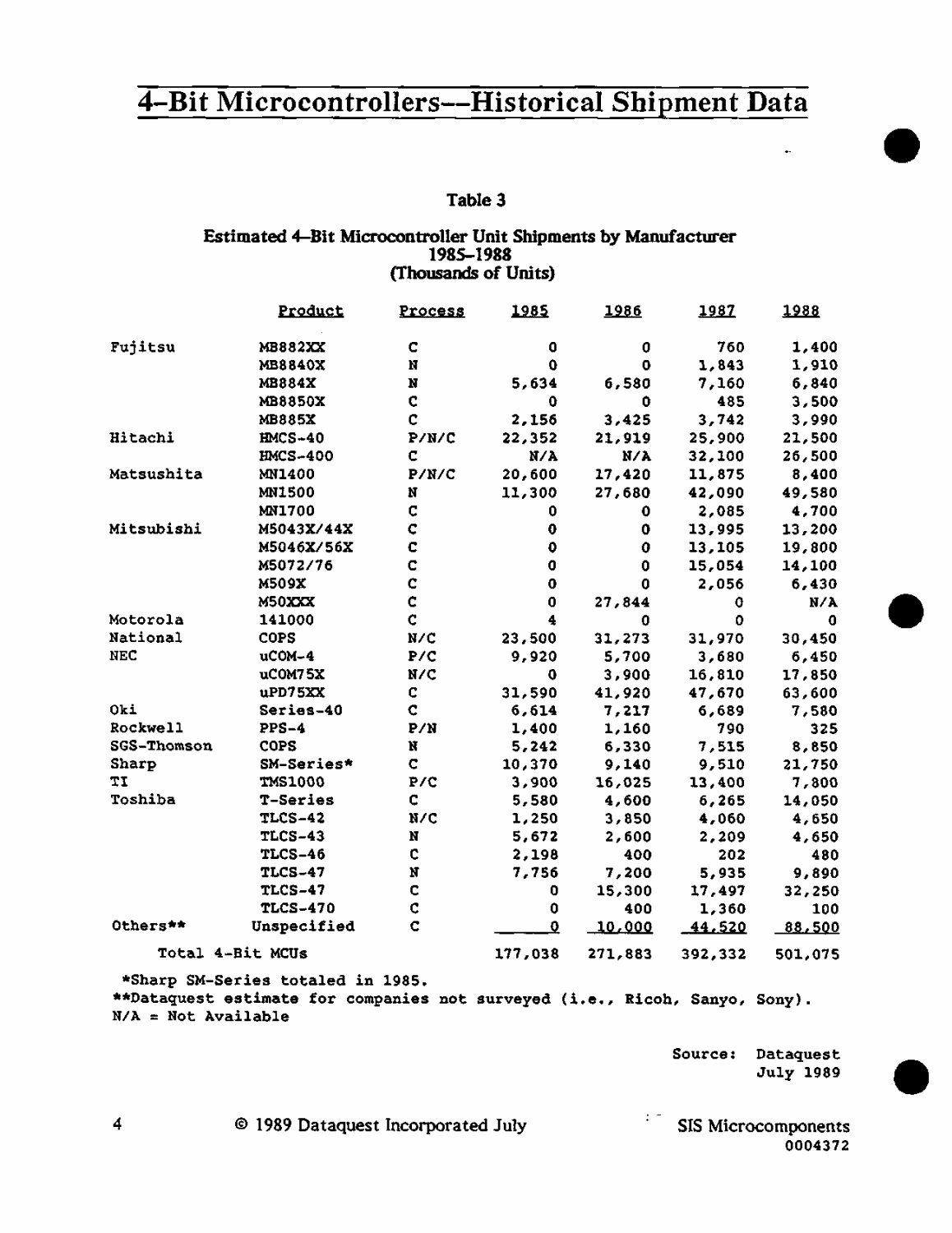## Table 4

### Estimated 4-Bit Microcontroller Unit Shipments by Quarter 1975-1976 (Thousands of Units)

|                       | <b>Product</b>             | Process  | 1975              | <u>01/76</u>      | 02/76        | <u>03/76</u> | 04/76      | 1976              |
|-----------------------|----------------------------|----------|-------------------|-------------------|--------------|--------------|------------|-------------------|
| <b>Rockwell</b><br>TI | $PPS-4$<br><b>TMS-1000</b> | Р<br>P/C | 450<br><u>_50</u> | 100<br><u>_60</u> | 110<br>$-75$ | 120<br>$-75$ | 120<br>100 | 450<br><u>310</u> |
|                       | Total 4-Bit MCUs           |          | 500               | 160               | 185          | 195          | 220        | 760               |

Source: Dataquest July 1989

÷.

### Table *S*

### Estimated 4-Bit Microcontroller Unit Shipments by Quarter for 1977 (Thousands of Units)

|                | Product                    | Process  | <u>01/77</u>      | 02/77      | <u>03/77</u> | 04/77        | 1977         |  |
|----------------|----------------------------|----------|-------------------|------------|--------------|--------------|--------------|--|
| Rockwell<br>TI | $PPS-4$<br><b>TMS-1000</b> | P<br>P/C | 145<br><u>225</u> | 145<br>400 | 140<br>1,000 | 145<br>1,200 | 575<br>2,825 |  |
|                | Total 4-Bit MCUs           |          | 370               | 545        | 1,140        | 1,345        | 3,400        |  |

Source: Dataquest July 1989

•

 $\blacksquare$ 

•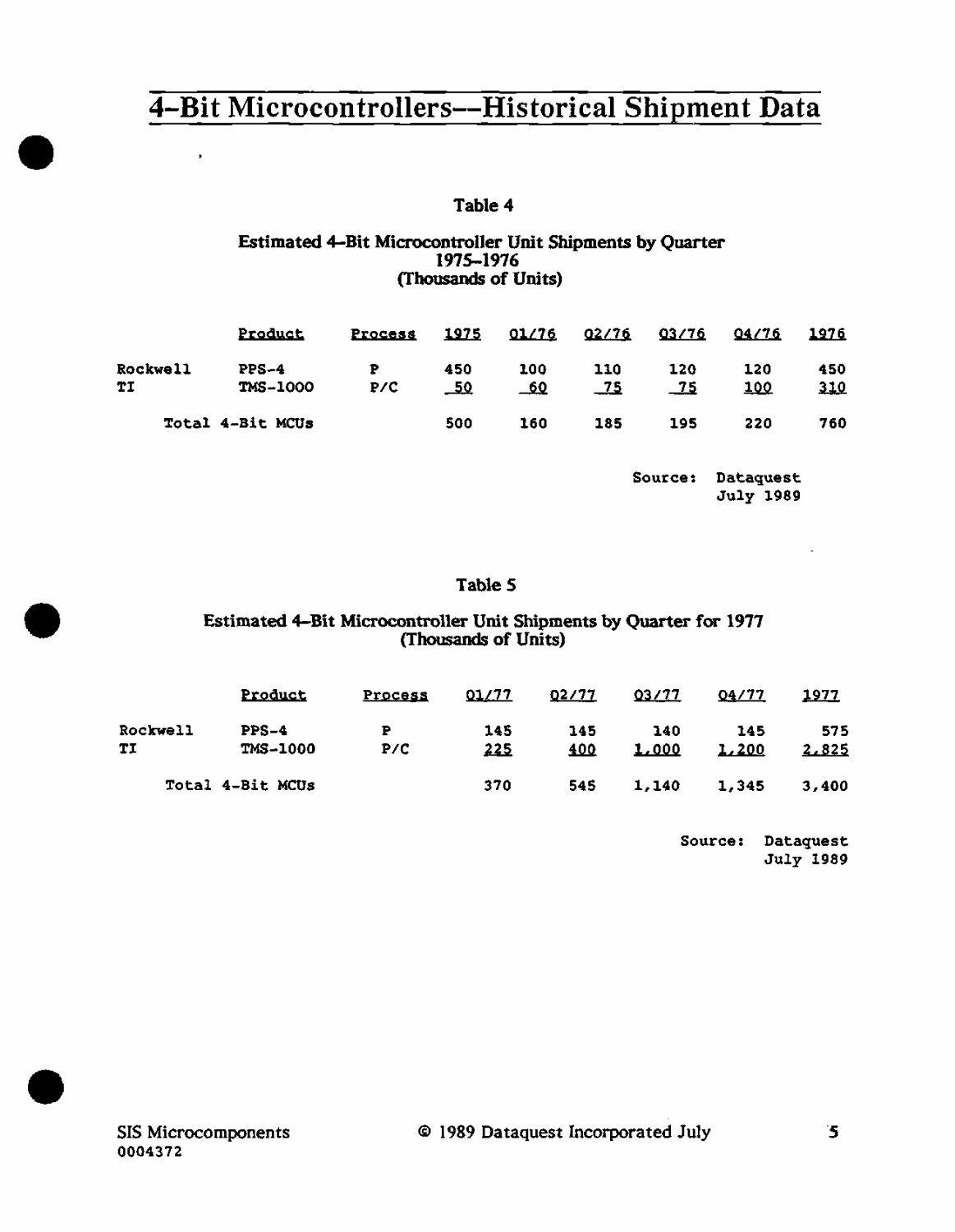### Table 6

### Estimated 4-Bit Microcontroller Unit Shipments by Quarter for 1978 (Thousands of Units)

|            | Product          | Process | 01/78 | 02/78 | 03/78 | 04/78 | <u> 1978 </u> |
|------------|------------------|---------|-------|-------|-------|-------|---------------|
| Gould      | <b>S2000</b>     | N       | 0     | 9     | 8     | 12    | 29            |
| Hitachi    | $IMCS-40$        | P/N/C   | 85    | 95    | 110   | 120   | 410           |
| Motorola   | 141000           | c       | 0     | o     | 5     | 15    | 20            |
| National   | <b>COPS</b>      | C/N     | 300   | 500   | 675   | 850   | 2.325         |
| <b>NEC</b> | $UCOM-4$         | P/C     | 150   | 225   | 525   | 600   | 1,500         |
| Rockwell   | $PPS-4$          | P       | 400   | 550   | 675   | 650   | 2,275         |
| ТĪ         | <b>TMS-1000</b>  | P/C     | 1,400 | 1.800 | 3,000 | 3.200 | 9,400         |
|            | Total 4-Bit MCUs |         | 2,335 | 3,179 | 4,998 | 5,447 | 15,959        |

Source: Dataquest July 1989 •

•

•

#### Table 7

#### Estimated 4-Bit Microcontroller Unit Shipments by Quarter for 1979 (Thousands of Units)

|                   | Product          | Process | 01/79     | 02/79  | 03/79        | 04/79         | 1979   |
|-------------------|------------------|---------|-----------|--------|--------------|---------------|--------|
| Gould             | \$2000           | N       | 50        | 300    | 675          | 400           | 1,425  |
| <b>Hitachi</b>    | $HMCS-40$        | P/N/C   | 130       | 150    | 175          | 200           | 655    |
| <b>Matsushita</b> | MN1400           | P/N/C   | 500       | 800    | 1,400        | 1,700         | 4,400  |
| Motorola          | 141000           | c       | 30        | 75     | 90           | 90            | 285    |
| National          | COPS             | C/M     | 900       | 1,100  | 1,500        | 2,100         | 5,600  |
| NEC               | UCOM-4           | P/C     | 1,100     | 1,300  | 2,300        | 3,100         | 7,800  |
| Rockwell          | $PPS-4$          | P       | 600       | 1,100  | 1,100        | 1,100         | 3,900  |
| Sharp             | $SM-3$           | P       | $\bullet$ | ۰      | 倉            | $\bullet$     | 360    |
| TI                | TMS-1000         | P/C     | 4.200     | 5.400  | <u>7.500</u> | <u>_9,000</u> | 26,100 |
|                   | Total 4-Bit MCUs |         | 7,510     | 10,225 | 14,740       | 17,690        | 50.525 |

\*No quarterly data available for Sharp SM-3.

Source: Dataquest July 1989

' © 1989 Dataquest Incorporated July SIS Microcomponents

0004372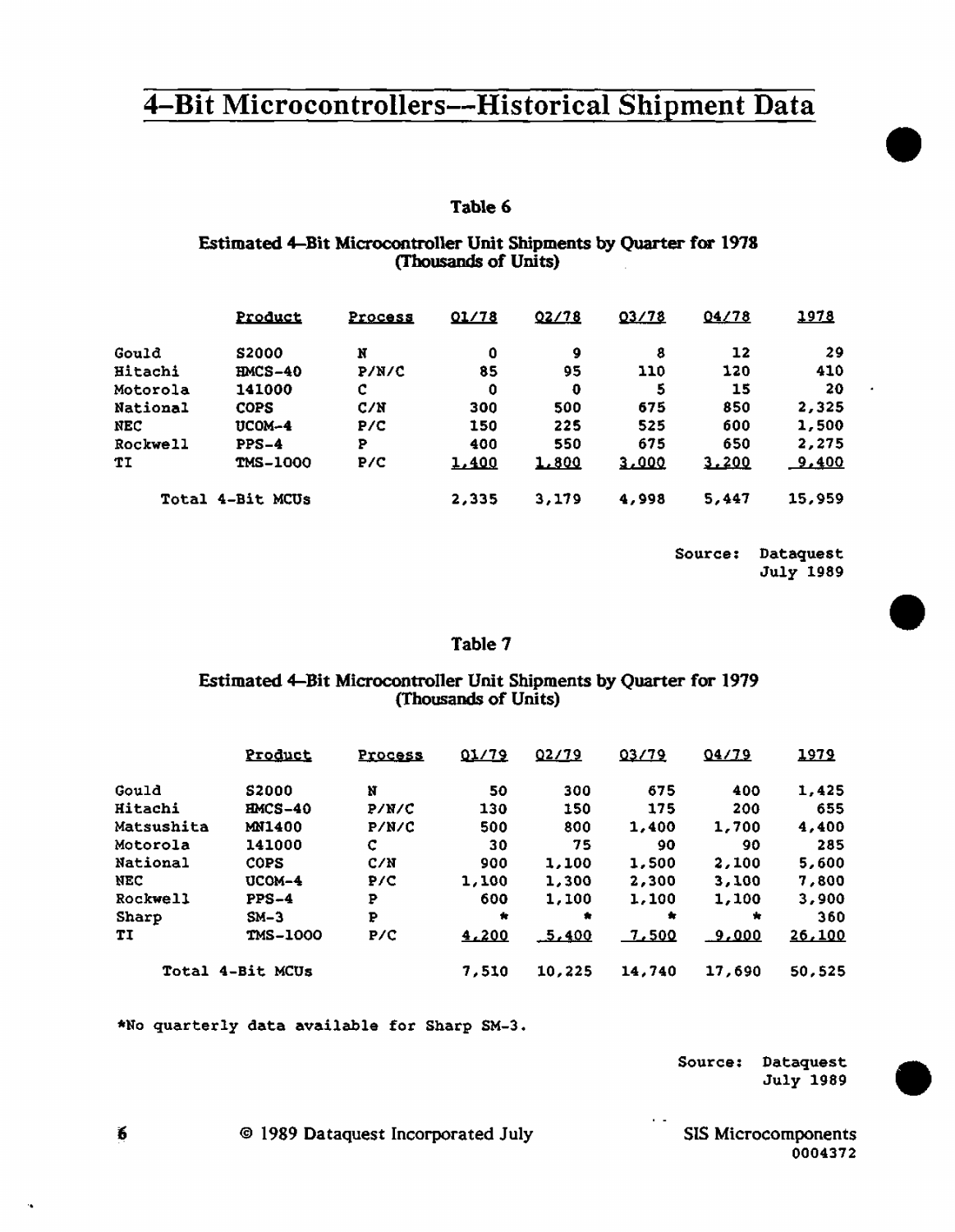$\epsilon$ 

## Table 8

#### Estimated 4-Bit Microcontroller Unit Shipments by Quarter for 1980 (Thousands of Units)

|              | Product          | Process | 01/80  | 02/80  | 03/80  | 04/80  | 1980   |
|--------------|------------------|---------|--------|--------|--------|--------|--------|
| Fujitsu      | 8850             | C       | 10     | 25     | 50     | 100    | 185    |
| Gould        | <b>S2000</b>     | N       | 180    | 340    | 490    | 110    | 1,120  |
| Hitachi      | <b>HMCS-40</b>   | P/N/C   | 225    | 300    | 400    | 500    | 1,425  |
| Matsushita   | <b>MN1400</b>    | P/N/C   | 2,200  | 3,000  | 3,000  | 2,100  | 10,300 |
|              | <b>MN1500</b>    | N       | 0      | 0      | s      | 20     | 20     |
| Motorola     | 141000           | C       | 70     | 50     | 60     | 60     | 240    |
| National     | <b>COPS</b>      | C/N     | 2,700  | 3,200  | 2,800  | 2,800  | 11,500 |
| <b>NEC</b>   | UCOM-4           | P/C     | 3,300  | 4,200  | 4,000  | 3,300  | 14,800 |
| Oki          | Series-40        | C       | 10     | 15     | 25     | 40     | 90     |
| Rockwell     | $PPS-4$          | P       | 1,400  | 1,700  | 1,700  | 1,000  | 5,800  |
| <b>Sharp</b> | $SM-3$           | P       | 120    | 140    | 160    | 180    | 600    |
|              | $SM-4$           | C       | 250    | 280    | 320    | 350    | 1,200  |
|              | $SM-5$           | C       | 490    | 800    | 1,550  | 1,960  | 4,800  |
| ΤI           | <b>TMS-1000</b>  | P/C     | 11,000 | 12,500 | 10,000 | 10,500 | 44,000 |
|              | Total 4-Bit MCUs |         | 21,955 | 26,550 | 24,555 | 23,020 | 96,080 |

 $S = Sampled$ 

•

•

•

Source: Dataquest July 1989

Ŷ.

 $\cdot$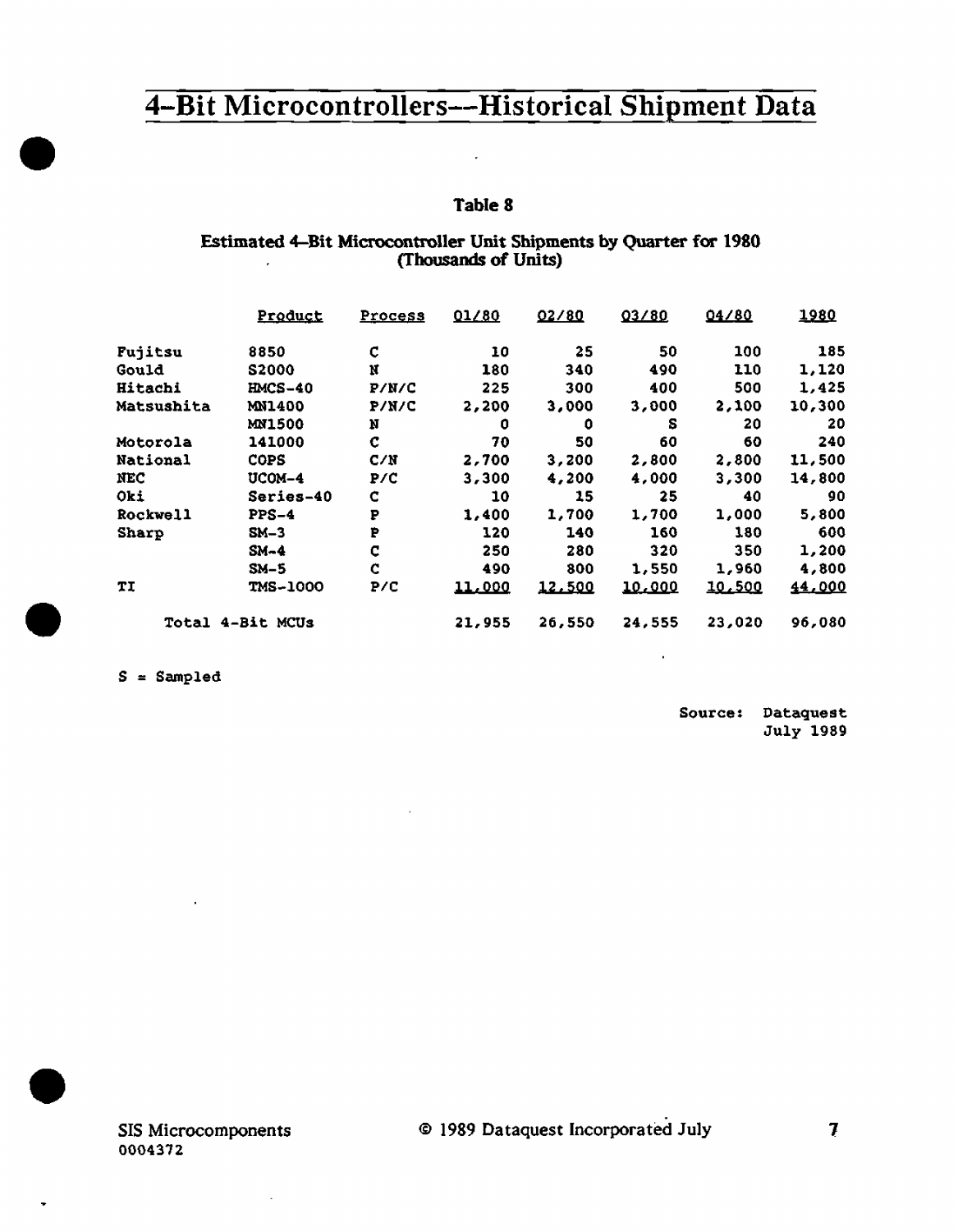#### Table 9

## :Estimated 4-Bit Microcontroller Unit Shipments by Quarter for 1981 (Thousands of Units)

|            | Product          | <u>Process</u> | 01/81  | 02/81         | 03/81          | 04/81        | 1981           |
|------------|------------------|----------------|--------|---------------|----------------|--------------|----------------|
| Eurotech.  | <b>COP</b>       | C/N            | 0      | 0             | 0              | s            | s              |
| Fujitsu    | 884X             | N              | 1,600  | 2,300         | 2,500          | 2,800        | 9,200          |
|            | 8850             | c              | 200    | 500           | 600            | 750          | 2,050          |
| Gould      | S2000            | N              | 100    | 100           | 100            | 90           | 390            |
| Hitachi    | $IMCS-40$        | P/N/C          | 3,000  | 4,400         | 6,000          | 5,600        | 19,000         |
| Matsushita | MN1400           | P/N/C          | 2,340  | 2,610         | 3,240          | 3,060        | 11,250         |
|            | <b>MNI500</b>    | N              | 260    | 290           | 360            | 340          | 1,250          |
| Motorola   | 141000           | c              | 40     | 80            | 10             | 19           | 149            |
| National   | <b>COPS</b>      | C/N            | 2,500  | 2,600         | 3,000          | 3,400        | 11,500         |
| NEC        | UCOM-4           | P/C            | 4,000  | 5,100         | 4,900          | 5,800        | 19,800         |
|            | $uPD-75XX$       | c              | 0      | 0             | 1,500          | 1,700        | 3,200          |
| Oki        | Series-40        | C              | 75     | 120           | 155            | 200          | 550            |
| Rockwell   | $PPS-4$          | P              | 900    | 700           | 500            | 400          | 2,500          |
| Sharp      | $SM-3$           | ٠P             | 200    | 230           | 250            | 240          | 920            |
|            | $SM-4$           | c              | 380    | 400           | 420            | 400          | 1,600          |
|            | $SM-5$           | c              | 2,490  | 2,800         | 2,800          | 2,600        | 10,690         |
| ŤΙ         | <b>TMS-1000</b>  | P/C            | 10.000 | <u>10,000</u> | <u> 10,500</u> | <u>9,000</u> | <u>.39,500</u> |
|            | Total 4-Bit MCUs |                | 28,085 | 32,230        | 36,835         | 36,399       | 133,549        |

s = Sampled

Source: Dataquest July 1989 •

•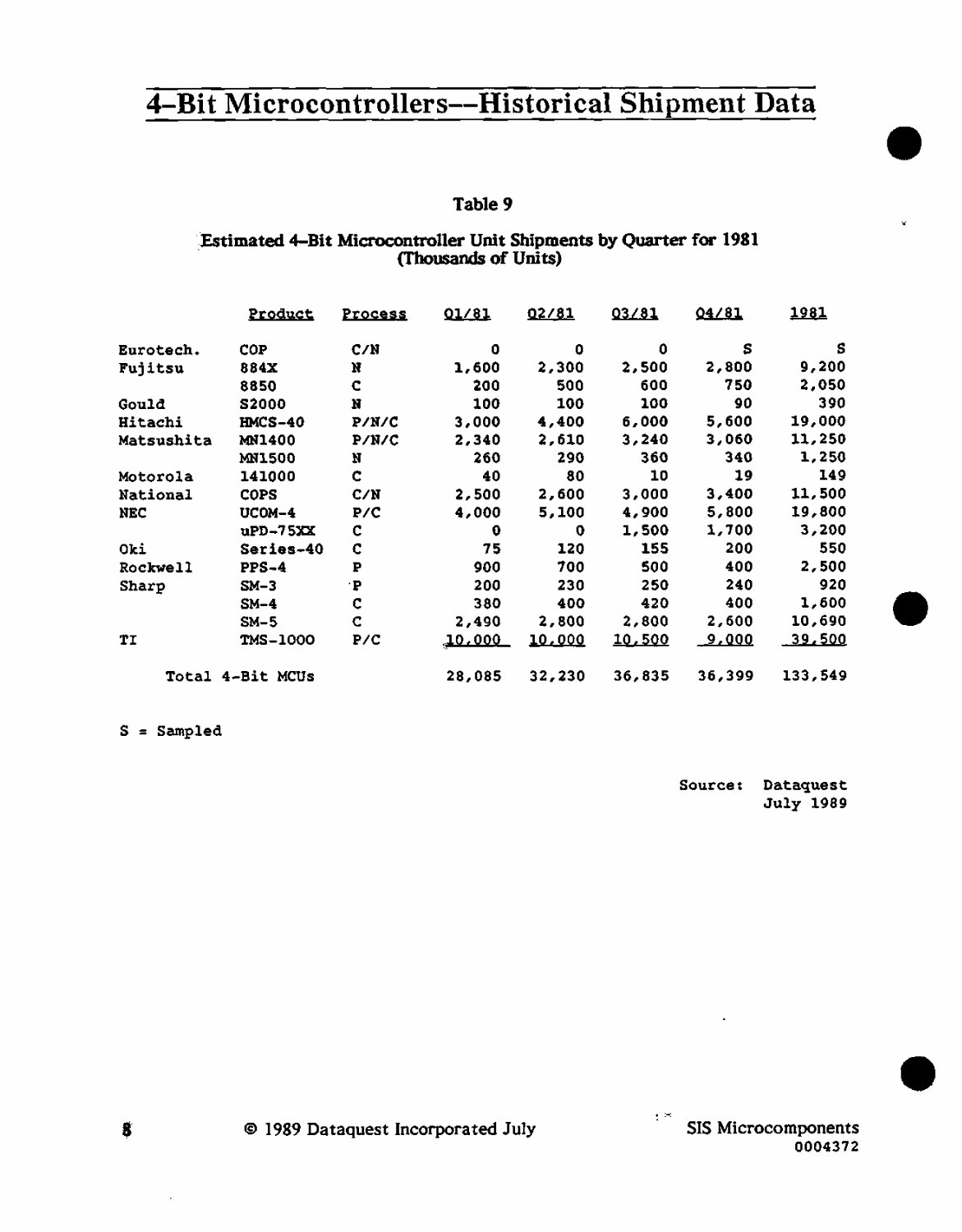### Table 10

### Estimated 4-Bit Microcontroller Unit Shipments by Quarter for 1982 (Thousands of Units)

|            | Product          | <u>Process</u> | 01/82  | 02/82  | 03/82  | 04/82  | 1982    |
|------------|------------------|----------------|--------|--------|--------|--------|---------|
| Eurotech.  | <b>COP</b>       | C/N            | s      | S      | 80     | 110    | 190     |
| Fujitsu    | <b>884X</b>      | N              | 2,800  | 2,500  | 2,300  | 2,300  | 9,900   |
|            | 8850             | c              | 800    | 800    | 750    | 800    | 3,150   |
| Gould      | <b>S2000</b>     | N              | 100    | 200    | 185    | 81     | 566     |
| Hitachi    | <b>HMCS-40</b>   | P/N/C          | 6,000  | 5,600  | 4,600  | 4,400  | 20,600  |
| Matsushita | <b>MN1400</b>    | P/K/C          | 3,420  | 3,730  | 3,830  | 3,600  | 14,580  |
|            | <b>MN1500</b>    | N              | 380    | 410    | 420    | 410    | 1,620   |
| Motorola   | 141000           | Ċ              | 20     | 28     | 25     | 39     | 112     |
| National   | <b>COPS</b>      | C/N            | 3,000  | 3,500  | 4,700  | 5,000  | 16,200  |
| <b>NEC</b> | UCOM-4           | P/C            | 6,000  | 7,200  | 7,000  | 5,000  | 25,700  |
|            | uPD-75XX         | C              | 1,800  | 1,800  | 2,200  | 2,200  | 8,000   |
| Oki        | Series-40        | C              | 250    | 420    | 830    | 950    | 2,450   |
| Rockwell   | $PPS-4$          | P              | 425    | 350    | 500    | 400    | 1,675   |
| Sharp      | $SM-3$           | P              | 250    | 260    | 240    | 240    | 990     |
|            | $SM-4$           | C              | 500    | 550    | 450    | 450    | 1,950   |
|            | $SM-5$           | c              | 2,500  | 2,500  | 2,200  | 2,200  | 9,400   |
| ТI         | <b>TMS-1000</b>  | P/C            | 8,000  | 7,000  | 6,000  | 5,000  | 26,000  |
| Toshiba    | T Series         | C              | 1,200  | 2,000  | 2,500  | 2,600  | 8,300   |
|            | TLCS-43          | N              | 500    | 600    | 700    | 1,500  | 3,300   |
|            | <b>TLCS-46</b>   | c              | 500    | 600    | 1,100  | 700    | 2,900   |
|            | <b>TLCS-47</b>   | C/M            | 50     | 100    | 250    | 200    | 600     |
|            | Total 4-Bit MCUs |                | 38,995 | 40,148 | 40,860 | 38,180 | 158,183 |

s = Sampled

•

•

•

Source: Dataquest July 1989

 $\ddot{\phantom{1}}$ 

J.

9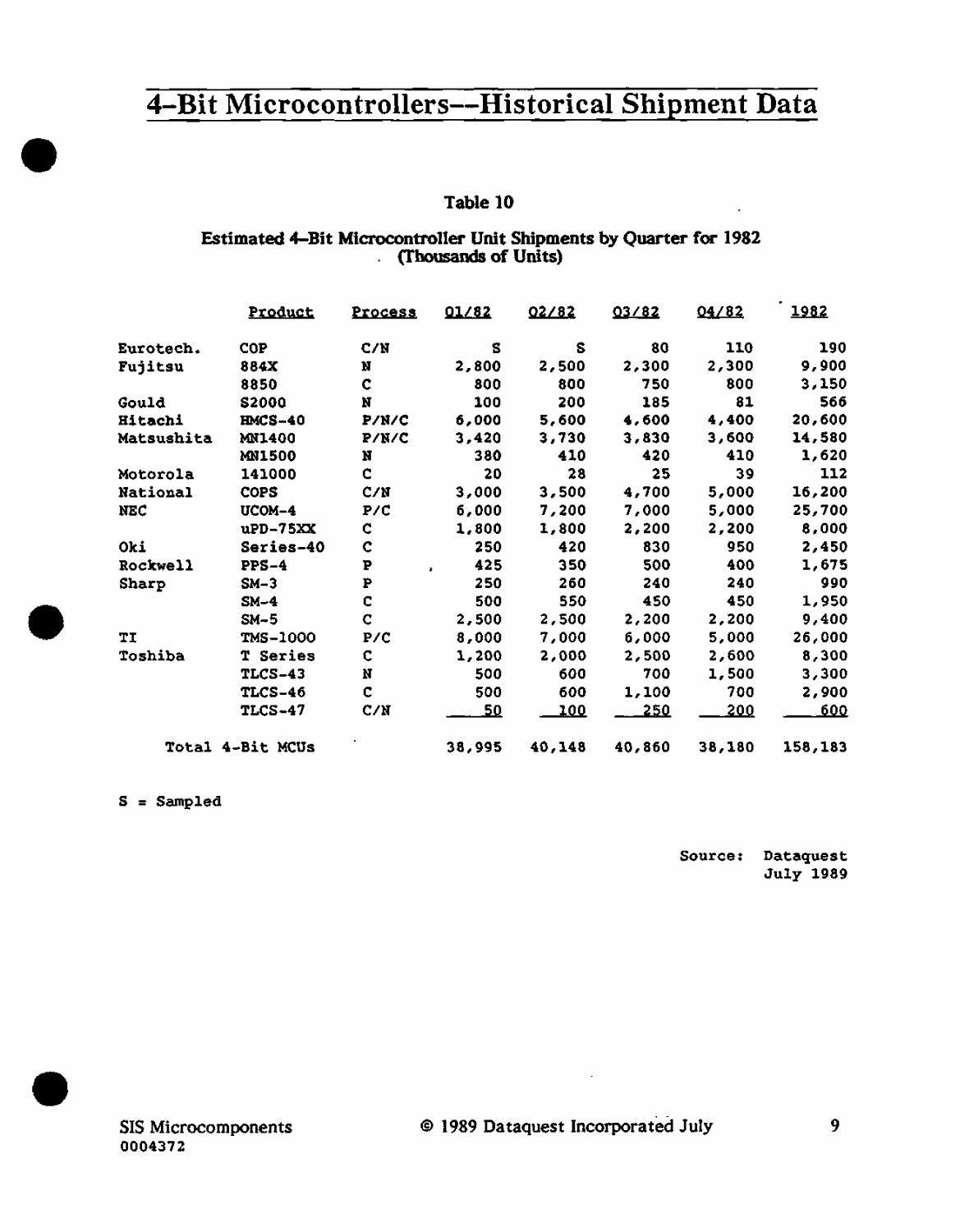## Table 11

#### Estimated 4-Bit Microcontroller Unit Shipments by Quarter for 1983 (Thousands of Units)

|                | Product          | <u>Process</u> | 01/83       | 02/83  | 03/83      | 04/83        | 1983    |
|----------------|------------------|----------------|-------------|--------|------------|--------------|---------|
| Eurotech.      | COP              | C/N            | 130         | 160    | 250        | 300          | 840     |
| Fujitsu        | 884X             | N              | 2,100       | 1,900  | 1,750      | 1,750        | 7,500   |
|                | 8850             | C              | 775         | 775    | 780        | 780          | 3,110   |
| Gould          | <b>S2000</b>     | N              | 40          | 40     | 30         | 5            | 115     |
| <b>Hitachi</b> | <b>HMCS-40</b>   | P/N/C          | 4,800       | 4,800  | 5,400      | 5,600        | 20,600  |
| Matsushita     | <b>MN1400</b>    | P/N/C          | 4,100       | 4,480  | 4,940      | 4,900        | 18,420  |
|                | <b>MN1500</b>    | N              | 710         | 1,500  | 2,100      | 2,050        | 6,360   |
| Motorola       | 141000           | Ċ              | 35          | 36     | 36         | 23           | 130     |
| National       | <b>COPS</b>      | C/N            | 4,500       | 5,500  | 5,500      | 5,500        | 21,000  |
| <b>NEC</b>     | UCOM-4           | P/C            | 5,000       | 5,000  | 5,500      | 5,500        | 21,000  |
|                | uPD-75XX         | c              | 2,500       | 2,900  | 4,500      | 5,200        | 15,100  |
| Oki            | Series-4         | Ċ              | 1,100       | 1,380  | 1,500      | 1,500        | 5,480   |
| Rockwell       | $PPS-4$          | P              | 350         | 550    | 600        | 300          | 1,800   |
| Sharp          | $SM-3$           | P              | 220         | 220    | 200        | 200          | 840     |
|                | $SM-4$           | $\mathbf c$    | 425         | 450    | 425        | 450          | 1,750   |
|                | $SM-5$           | C              | 2,400       | 2,500  | 2,650      | 2,800        | 10,350  |
| TI             | TMS-1000         | P/C            | 4,000       | 3,000  | 2,500      | 2,400        | 11,900  |
| Toshiba        | T Series         | ¢              | 3,100       | 2,400  | 2,500      | 1,800        | 9,800   |
|                | TLCS-43          | Ņ              | 2,200       | 2,200  | 2,400      | 2,400        | 9,200   |
|                | TLCS-46          | $\mathbf c$    | 800         | 800    | 1,000      | 980          | 3,580   |
|                | <b>TLCS-47</b>   | C/M            | <u>_350</u> | 600    | <u>800</u> | <u>1.320</u> | 3,070   |
|                | Total 4-Bit MCUs |                | 39,635      | 41,191 | 45,361     | 45,758       | 171,945 |

Source: Dataquest July 1989 •

•

•

l,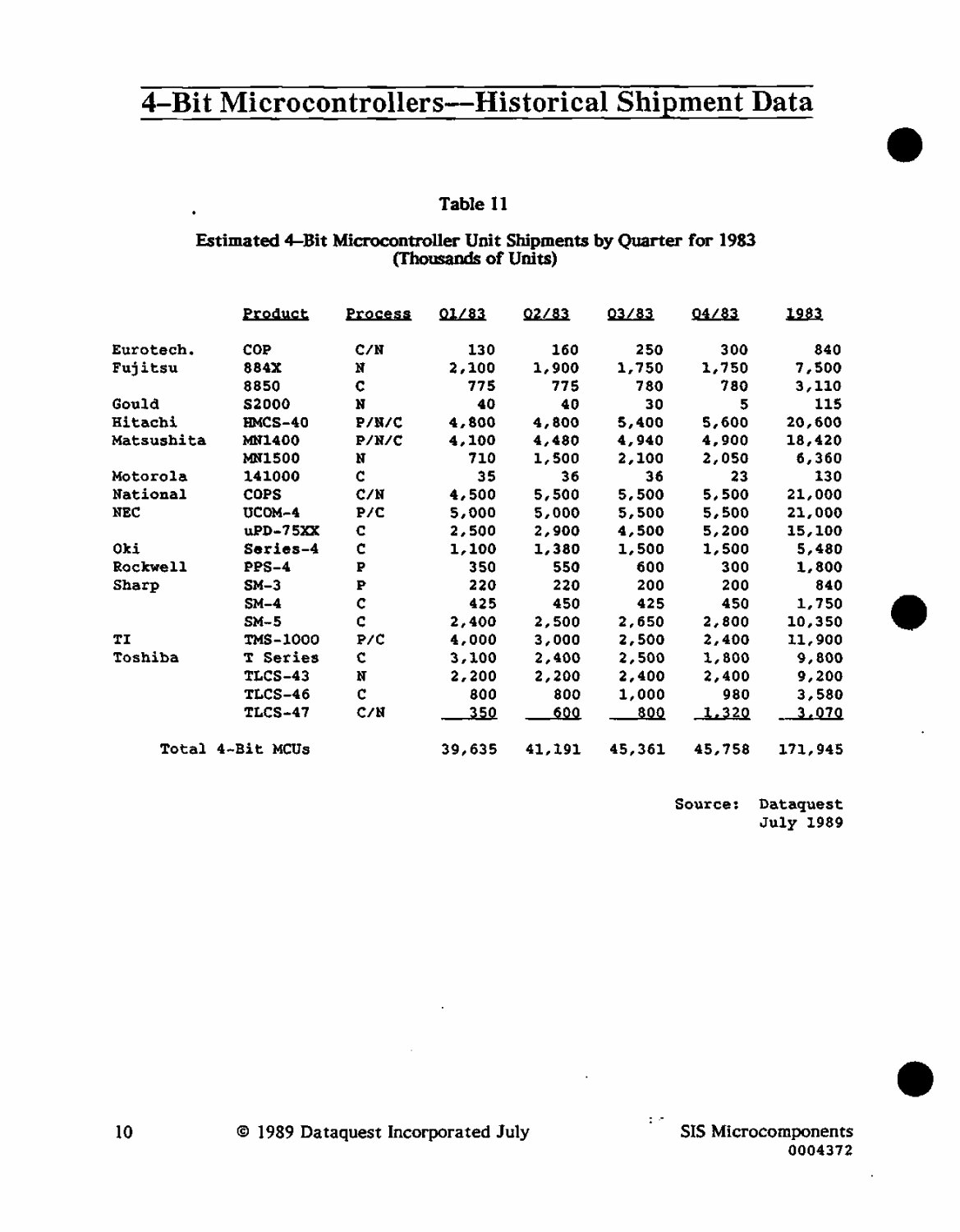# Table 12

### Estimated 4-Bit Microcontroller Unit Shipments by Quarter for 1984 (Thousands of Units)

|                 | Product          | <u>Process</u> | 01/84        | 02/84          | 03/84  | 04/84  | 1984         |
|-----------------|------------------|----------------|--------------|----------------|--------|--------|--------------|
| Fujitsu         | 884X             | N              | 1,600        | 1,500          | 1,500  | 1,500  | 6,100        |
|                 | 8850             | c              | 770          | 750            | 650    | 550    | 2,720        |
| Hitachi         | $HMCS-40$        | P/N/C          | 5,600        | 5,600          | 5,600  | 5,600  | 22,400       |
| Matsushita      | <b>MN1400</b>    | P/ W / C       | 5,200        | 5,200          | 5,000  | 5,000  | 20,400       |
|                 | <b>MN1500</b>    | Ħ              | 2,100        | 2,300          | 2,100  | 2,100  | 8,600        |
| Motorola        | 141000           | c              | 40           | 24             | 11     | 5      | 80           |
| National        | <b>COPS</b>      | C/N            | 6,100        | 6,100          | 8,000  | 6,500  | 26,700       |
| NEC             | UCOM-4           | P/C            | 4,910        | 4,340          | 3,840  | 3,840  | 16,930       |
|                 | uPD-75XX         | C              | 5,510        | 7,570          | 9,210  | 9,210  | 31,500       |
| Oki             | Series-40        | C              | 1,600        | 1,600          | 1,600  | 1,600  | 6,400        |
| <b>Rockwell</b> | $PPS-4$          | ₽              | 415          | 370            | 600    | 750    | 2,135        |
| Sharp           | $SM-3$           | P              | 200          | 200            | 200    | 200    | 800          |
|                 | $SM-4$           | C              | 460          | 460            | 460    | 460    | 1,840        |
|                 | $SM-5$           | ¢              | 3,000        | 3,190          | 3,000  | 3,000  | 12,190       |
| TI              | <b>TMS-1000</b>  | P/C            | 2,200        | 2,100          | 2,000  | 2,000  | 8,300        |
| Thomson         | <b>COPS</b>      | C/N            | 300          | 560            | 730    | 1,200  | 2,790        |
| Toshiba         | <b>T</b> Series  | c              | 1,400        | 1,500          | 1,600  | 1,500  | 6,000        |
|                 | <b>TLCS-43</b>   | N              | 2,400        | 2,400          | 1,600  | 1,600  | 8,000        |
|                 | <b>TLCS-46</b>   | C              | 1,000        | 1,000          | 600    | 650    | 3,250        |
|                 | <b>TLCS-47</b>   | C/N            | <u>1,400</u> | <u>. 1.400</u> | 1,700  | 1,800  | <u>6,300</u> |
|                 | Total 4-Bit MCUs |                | 46,205       | 48,164         | 50,001 | 49,065 | 193,435      |

Source: Dataquest July 1989

••

•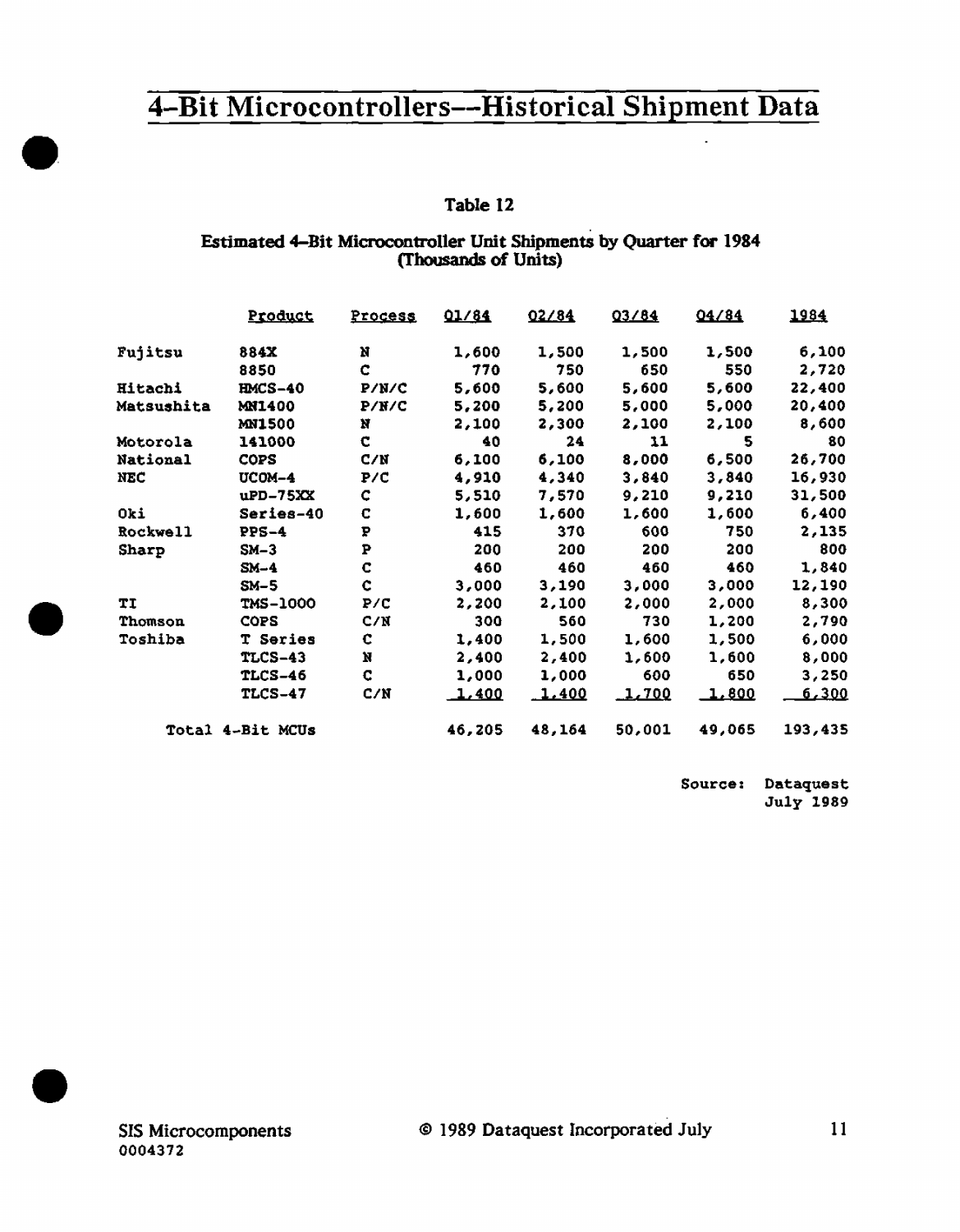## Table 13

### Estimated 4-Bit Microcontroller Unit Shipments by Quarter for 1985 (Thousands of Units)

|                 | Product          | <b>Process</b> | 01/85  | 02/85  | 03/85  | 04/85         | 1985         |
|-----------------|------------------|----------------|--------|--------|--------|---------------|--------------|
| Fujitsu         | 884X             | N              | 1,450  | 1,392  | 1,392  | 1,400         | 5,634        |
|                 | 8850             | C              | 550    | 528    | 528    | 550           | 2,156        |
| Hitachi         | <b>HMCS-40</b>   | P/N/C          | 5,600  | 5,376  | 5,376  | 6,000         | 22,352       |
| Matsushita      | <b>MN1400</b>    | P/N/C          | 5,000  | 4,800  | 4,800  | 6,000         | 20,600       |
|                 | <b>MN1500</b>    | N              | 2,100  | 2,100  | 2,800  | 4,300         | 11,300       |
| Motorola        | 141000           | c              | 4      | o      | O      | 0             | 4            |
| National        | <b>COPS</b>      | C/N            | 6,500  | 6.000  | 5,800  | 5,200         | 23,500       |
| <b>NEC</b>      | UCOM-4           | P/C            | 3,250  | 2,730  | 2,330  | 1,610         | 9,920        |
|                 | $uP$ D $-75$ XX  | C              | 7,180  | 8,170  | 8,550  | 7,690         | 31,590       |
| Oki             | Series-40        | $\mathbf c$    | 1,700  | 1,632  | 1,632  | 1,650         | 6,614        |
| <b>Rockwell</b> | $PPS-4$          | P              | 400    | 300    | 360    | 340           | 1,400        |
| Sharp           | SM SERIES        | C              | 2,490  | 2,490  | 2,695  | 2,695         | 10,370       |
| ΤI              | <b>TMS-1000</b>  | P/C            | 1,000  | 950    | 950    | 1,000         | 3,900        |
| Thomson         | <b>COPS</b>      | C/N            | 1,350  | 1,296  | 1,296  | 1,300         | 5,242        |
| Toshiba         | <b>T</b> Series  | c              | 1,500  | 1,440  | 1,440  | 1,200         | 5,580        |
|                 | <b>TLCS-42</b>   | N/C            | 0      | 0      | 350    | 900           | 1,250        |
|                 | $TLCS-43$        | N              | 1.600  | 1,536  | 1,536  | 1,000         | 5,672        |
|                 | <b>TLCS-46</b>   | C              | 650    | 624    | 624    | 300           | 2,198        |
|                 | <b>TLCS-47</b>   | C/N            | 1.800  | 1.728  | 1,728  | <u> 2,500</u> | <u>7,756</u> |
|                 | Total 4-Bit MCUs |                | 44,124 | 43,092 | 44,187 | 45,635        | 177,038      |

Source: Dataquest July 1989

•

•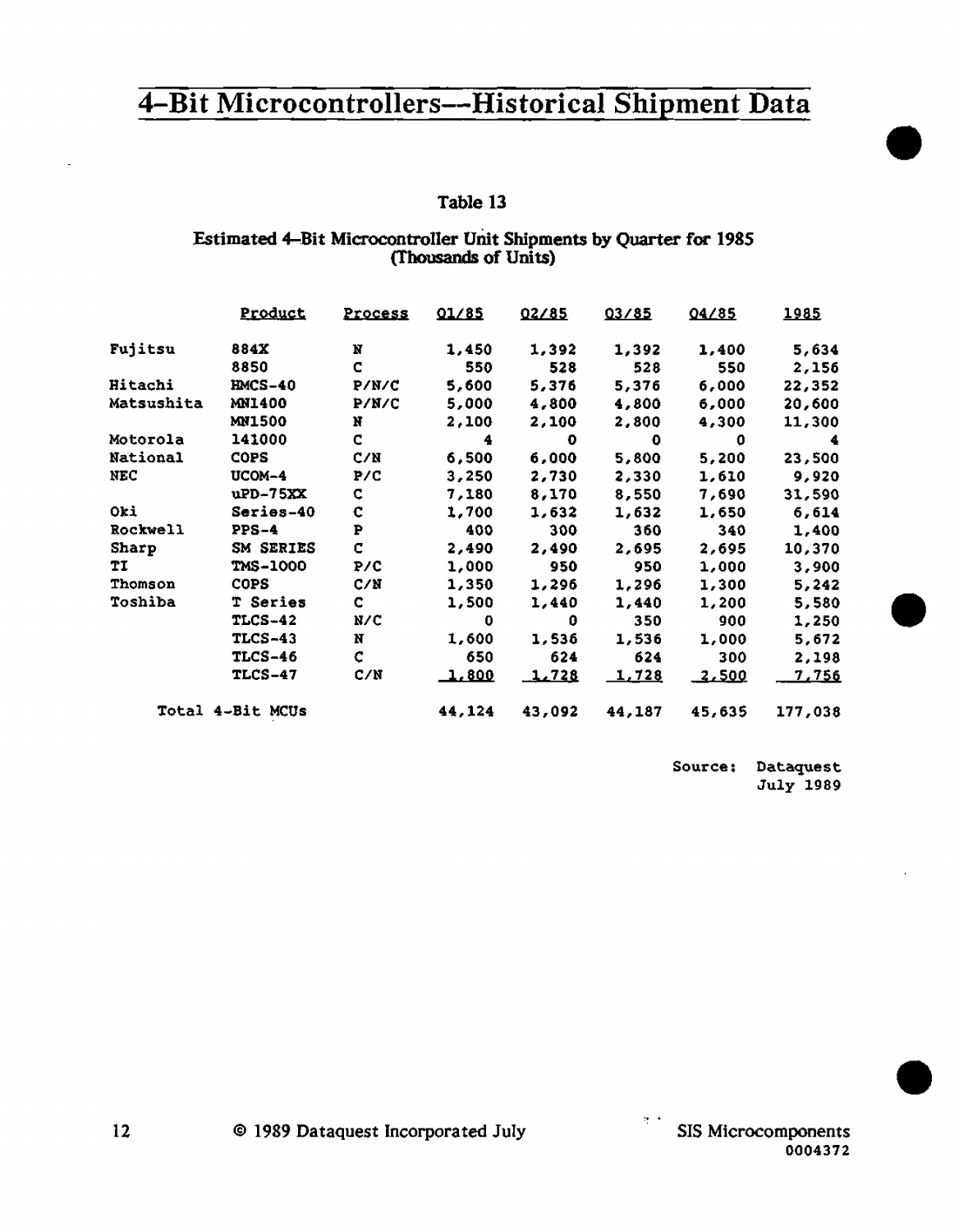# Table 14

### Estimated 4-Bit Microcontroller Unit Shipments by Quarter for 1986 (Thousands of Units)

|                  | Product         | <b>Process</b> | 01/86          | 02/86  | 03/86    | 04/86  | 1986          |
|------------------|-----------------|----------------|----------------|--------|----------|--------|---------------|
| Fujitsu          | 884X            | N              | 1,535          | 1,620  | 1,680    | 1,745  | 6,580         |
|                  | 885X            | C              | 720            | 860    | 900      | 945    | 3,425         |
| Hitachi          | <b>HMCS-40</b>  | P/N/C          | 6,010          | 5,500  | 5,174    | 5,235  | 21,919        |
| Matsushita       | MN1400          | P/N/C          | 4,500          | 4,000  | 4,600    | 4,320  | 17,420        |
|                  | <b>MN1500</b>   | N              | 5,700          | 7,100  | 7,480    | 7,400  | 27,680        |
| Mitsubishi       | <b>50XXX</b>    | C              | 5,994          | 7,450  | 6,500    | 7,900  | 27,844        |
| National         | <b>COPS</b>     | C/N            | 5,950          | 6,928  | 8,435    | 9,960  | 31,273        |
| <b>NEC</b>       | UCOM-4          | P/C            | 1,500          | 1,250  | 1,570    | 1,380  | 5,700         |
|                  | <b>UCOM-75X</b> | c              | $\mathbf 0$    | 0      | 1,750    | 2,150  | 3,900         |
|                  | $uPD-75XX$      | C              | 8,470          | 10,420 | 11,920   | 11,110 | 41,920        |
| Oki              | Series-40       | Ċ              | 1,860          | 1,900  | 1,820    | 1,637  | 7,217         |
| Rockwell         | $PPS-4$         | P              | 400            | 300    | 210      | 250    | 1,160         |
| Sharp            | SM SERIES       | Ċ              | 2,700          | 2,030  | 2,150    | 2,260  | 9,140         |
| TI               | TMS-1000        | P/C            | 4,000          | 4,170  | 3,845    | 4,010  | 16,025        |
| Thomson          | <b>COPS</b>     | C/N            | 1,405          | 1,450  | 1,675    | 1,800  | 6,330         |
| Toshiba          | T Series        | c              | 900            | 1,100  | 1,200    | 1,400  | 4,600         |
|                  | TLCS-42         | N/C            | 850            | 1,000  | 1,000    | 1,000  | 3,850         |
|                  | <b>TLCS-43</b>  | N              | 700            | 850    | 650      | 400    | 2,600         |
|                  | <b>TLCS-46</b>  | c              | 200            | 100    | 50       | 50     | 400           |
|                  | <b>TLCS-47</b>  | C/N            | 4,400          | 5,200  | 6,700    | 6,200  | 22,500        |
|                  | <b>TLCS-470</b> | C              | O              | 0      | 100      | 300    | 400           |
| Others*          | Unspecified     | c              | <u> 2,500 </u> | 2,500  | $-2.500$ | 2,500  | <u>10,000</u> |
| Total 4-Bit MCUs |                 |                | 60,294         | 65,728 | 71,909   | 73,952 | 271,883       |

\*Dataquest estimate for companies not surveyed (i.e., Ricoh, Sanyo, Sony).

Source: Dataquest **July 1989**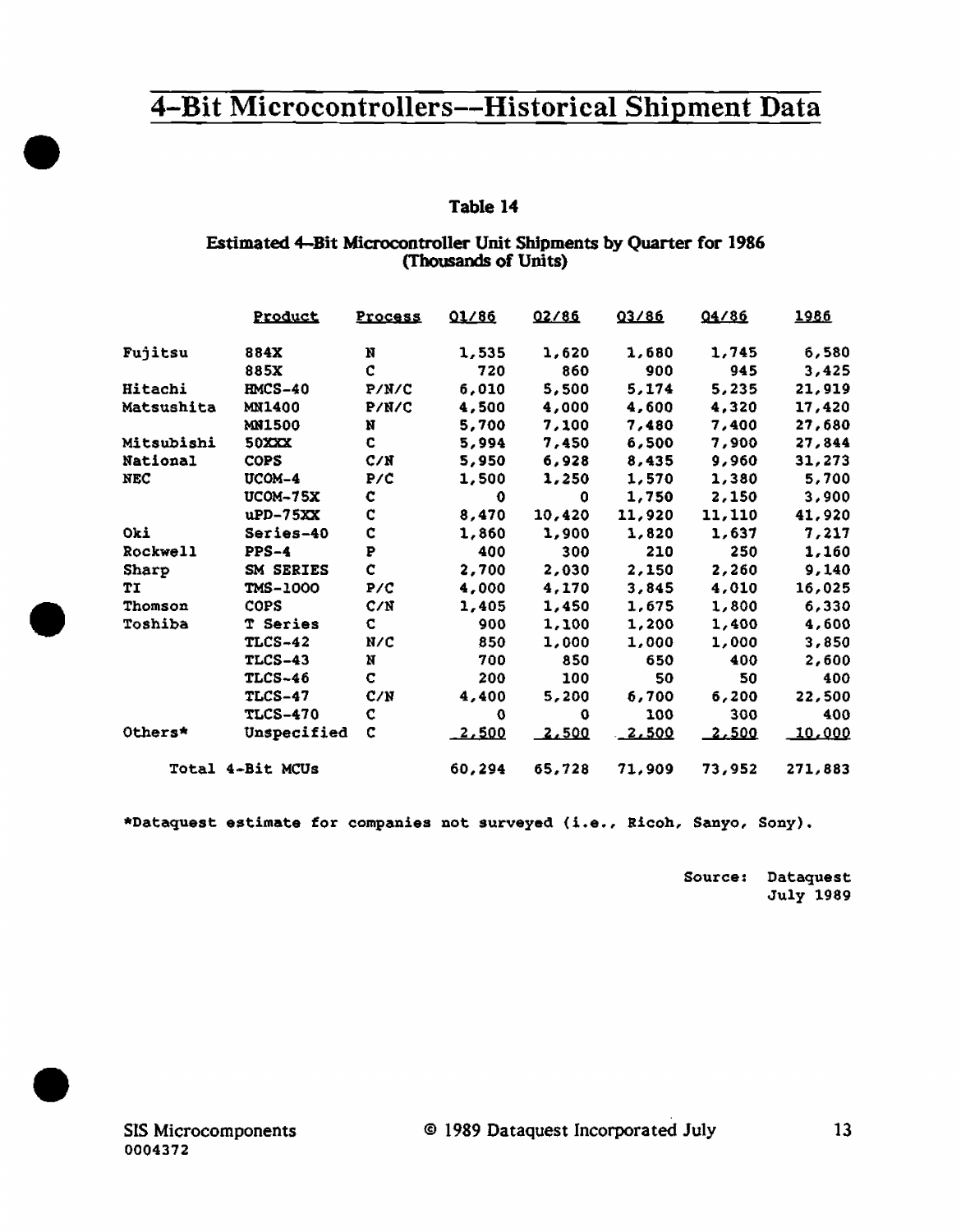### Table 15

#### Estimated 4-Bit Microcontroller Unit Shipments by Quarter for 1987 (Thousands of Units)

|                  | Product         | <b>Process</b> | 01/87        | 02/87  | 03/87   | 04/87         | 1987    |
|------------------|-----------------|----------------|--------------|--------|---------|---------------|---------|
| Fujitsu          | 882XX           | C              | 120          | 150    | 225     | 265           | 760     |
|                  | 884X            | N              | 1,705        | 1,765  | 1,800   | 1,890         | 7,160   |
|                  | 884XX           | N              | 410          | 450    | 478     | 505           | 1,843   |
|                  | 885X            | C              | 882          | 905    | 940     | 1,015         | 3,742   |
|                  | 885XX           | Ċ              | 100          | 110    | 125     | 150           | 485     |
| Hitachi          | <b>HMCS-40</b>  | P/N/C          | 6,300        | 6,405  | 6,520   | 6,675         | 25,900  |
|                  | <b>HMCS-400</b> | C              | 7,600        | 8,000  | 8,000   | 8,500         | 32,100  |
| Matsushita       | <b>MN1400</b>   | P/N/C          | 4,500        | 3,500  | 1,885   | 1,990         | 11,875  |
|                  | <b>MN1500</b>   | N              | 7,250        | 11,000 | 11,600  | 12,240        | 42,090  |
|                  | <b>MN1700</b>   | C              | $\mathbf{o}$ | 0      | 1,015   | 1,070         | 2,085   |
| Mitsubishi       | M5043X/44X      | C              | 3,393        | 3,294  | 3,767   | 3,541         | 13,995  |
|                  | M5046X/56X      | $\mathbf c$    | 2,141        | 3,213  | 3,996   | 3,755         | 13,105  |
|                  | M5072/76        | ¢              | 2,701        | 2,908  | 4,337   | 5,108         | 15,054  |
|                  | <b>M509X</b>    | C              | 156          | 152    | 727     | 1,021         | 2,056   |
| National         | <b>COPS</b>     | N/C            | 8,770        | 8,500  | 8,200   | 6,500         | 31,970  |
| <b>NEC</b>       | uCOM-4          | P/C            | 970          | 110    | 1,300   | 1,300         | 3,680   |
|                  | uCOM75X         | N/C            | 3,500        | 4,610  | 5,000   | 3,700         | 16,810  |
|                  | uPD75XX         | C              | 11,000       | 10,970 | 13,500  | 12,200        | 47,670  |
| Oki              | Series-40       | C              | 1,650        | 1,584  | 1,740   | 1,715         | 6,689   |
| Rockwell         | <b>PPS-4</b>    | P/N            | 185          | 155    | 150     | 300           | 790     |
| Sharp            | SM-Series       | ¢              | 2,170        | 1,820  | 2,170   | 3,350         | 9,510   |
| TI               | <b>TMS1000</b>  | P/C            | 4,400        | 4,500  | 2,900   | 1,600         | 13,400  |
| SGS-Thomson      | <b>COPS</b>     | Ņ              | 1,810        | 1,880  | 1,925   | 1,900         | 7,515   |
| Toshiba          | T-Series        | ¢              | 1,600        | 1,460  | 1,580   | 1,625         | 6,265   |
|                  | <b>TLCS-42</b>  | N/C            | 1,000        | 1,100  | 980     | 980           | 4,060   |
|                  | <b>TLCS-43</b>  | N              | 550          | 560    | 574     | 525           | 2,209   |
|                  | <b>TLCS-46</b>  | C              | 50           | 62     | 48      | 42            | 202     |
|                  | <b>TLCS-47</b>  | N              | 1,600        | 1,500  | 1,475   | 1,360         | 5,935   |
|                  | <b>TLCS-47</b>  | $\mathbf C$    | 4,300        | 4,220  | 4,405   | 4,572         | 17,497  |
|                  | <b>TLCS-470</b> | C              | 300          | 340    | 350     | 370           | 1,360   |
| Others*          | Unspecified     | c              | 11,130       | 11,130 | 11,130  | <u>11,130</u> | 44,520  |
| Total 4-Bit MCUs |                 |                | 92,243       | 96,353 | 102,842 | 100,894       | 392,332 |

\*Dataquest estimate for companies not surveyed (i.e., Ricoh, Sanyo, Sony).

Source: Dataquest July 1989

 $\mathcal{F}(\cdot)$ **SIS Microcomponents** 0004372

@ 1989 Dataquest Incorporated July

 $14$